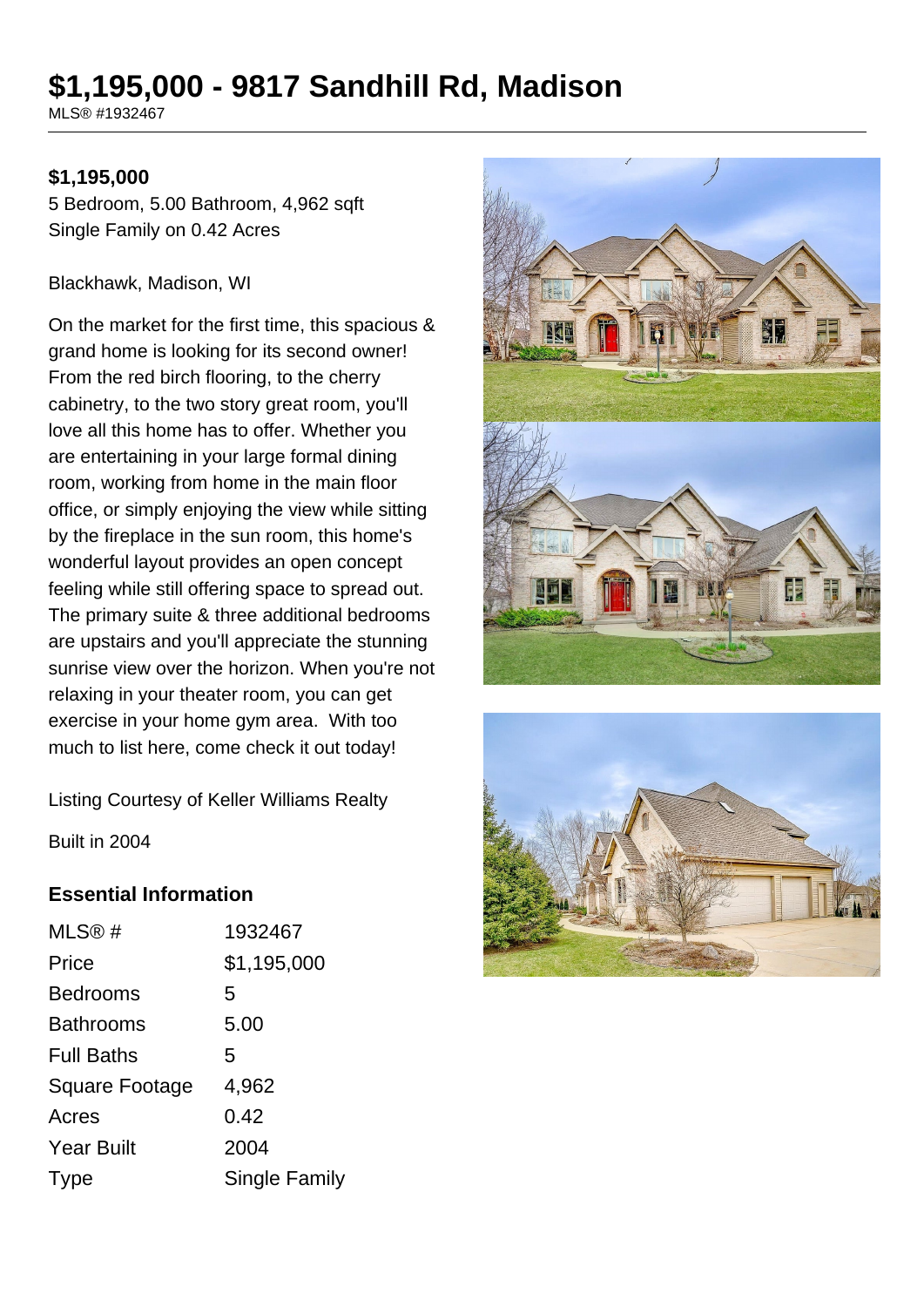| Sub-Type               | <b>Single Family</b> |
|------------------------|----------------------|
| <b>Style</b>           | Contemporary         |
| <b>Status</b>          | Offer-Show           |
| <b>Detailed Status</b> | Offer-Show           |
| <b>Net Taxes</b>       | \$14,557             |
| <b>Tax Year</b>        | 2021                 |

# **Community Information**

| Address      | 9817 Sandhill Rd |
|--------------|------------------|
| Area         | MADISON - C W05  |
| Subdivision  | <b>Blackhawk</b> |
| City         | Madison          |
| County       | Dane             |
| <b>State</b> | WI               |
| Zip Code     | 53562            |

## **Amenities**

| # of Garages | 3                       |
|--------------|-------------------------|
| Garages      | 3 car, Attached, Opener |

# **Interior**

| <b>Interior Features</b> | floor, Walk-in closet(s), Great<br>wood<br>Wood<br>sim.<br>or<br>room,     |
|--------------------------|----------------------------------------------------------------------------|
|                          | Cathedral/vaulted ceiling, Skylight(s), Washer, Dryer, Water softener inc, |
|                          | Security system, Central vac, Jetted bathtub, Cable available, At Least 1  |
|                          | tub                                                                        |
| Heating                  | Zoned Heating, Multiple Heating Units                                      |
| Cooling                  | Forced air, Central air, Zoned Heating, Multiple Heating Units             |
| Fireplace                | Yes                                                                        |
| <b>Fireplaces</b>        | Gas burning, 1 fireplace                                                   |
| # of Stories             | 2                                                                          |

### **Exterior**

| Exterior        | Vinyl, Brick/Stone                              |
|-----------------|-------------------------------------------------|
|                 | Exterior Features Deck, Patio, Sprinkler system |
| Lot Description | Sidewalk                                        |

# **School Information**

| <b>District</b> | <b>Middleton-Cross Plains</b> |
|-----------------|-------------------------------|
| Elementary      | Pope Farm                     |
| Middle          | Kromrey                       |